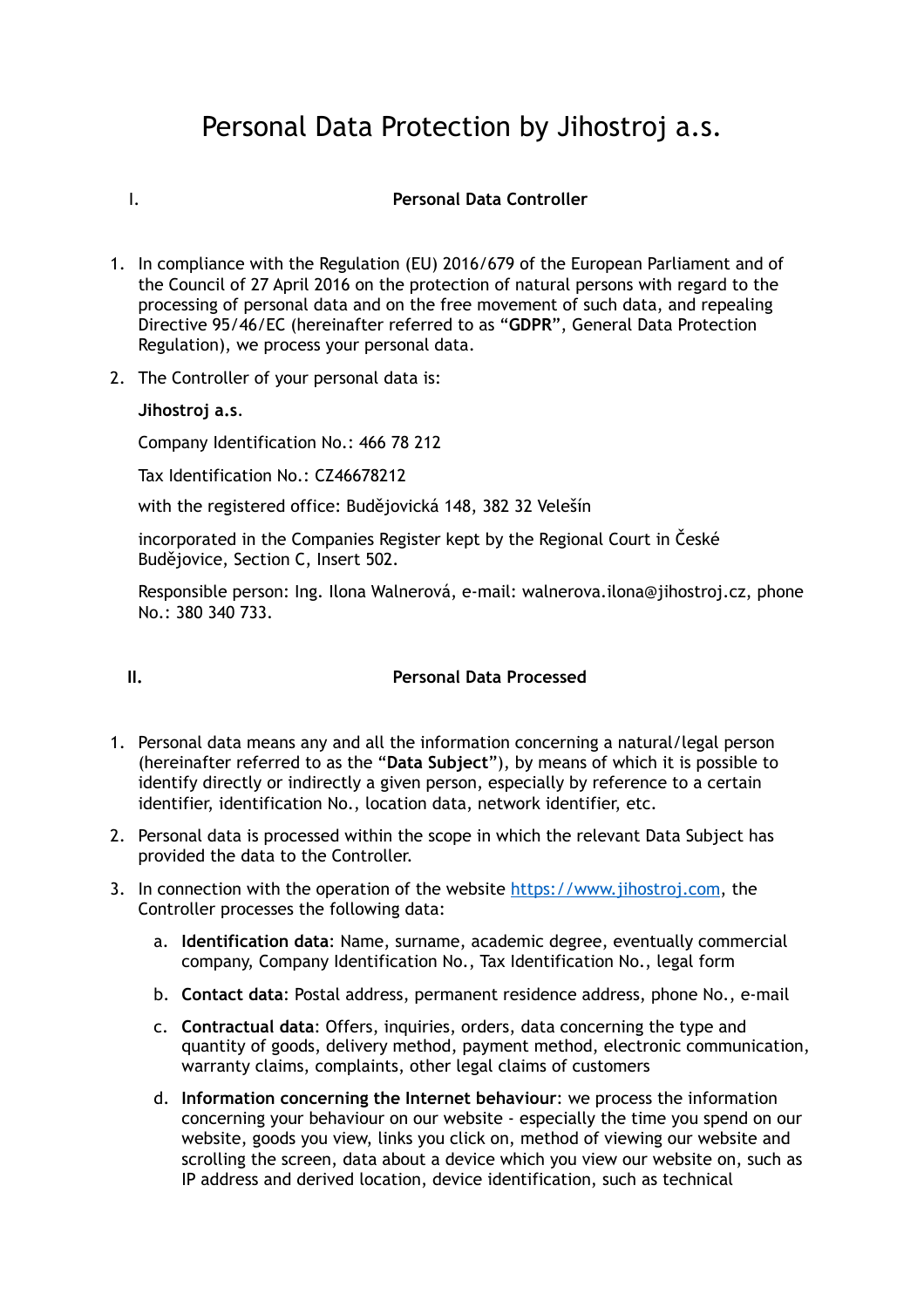parameters, operating system and its version, address of the website which you are redirected from (if you are not redirected directly), screen resolution, used browser and its version, data obtained from cookies and similar technologies for the device identification.

- 4. Within our website we use the cookies especially to monitor the visit rate and improve our services.
- 5. In case you order/buy goods from the catalogue on our website, we use your data to process your order and meet the resulting statutory obligations.
- 6. The Controller processes the personal data in its registered office in an automated (by using the computer technology) as well as manual way.
- 7. The method of personal data securing is specified in Article XI.

# **III. Reason of Personal Data Processing**

- 1. The following legal reasons entitle us to process your personal data:
	- a. Article 6 (1) a) of GDPR Data Subject has given a consent to process his/her personal data,
	- b. Article 6 (1) b) of GDPR processing is necessary to perform an agreement/ contract,
	- c. Article 6 (1) c) of GDPR processing is necessary to meet a legal obligation,
	- d. Article 6 (1) f) of GDPR processing is necessary for the Controller´s legitimate interests.
- 2. We process your personal data in the following cases:
	- **a. When Viewing Our Website:** 
		- i. If you visit our website https://www.jihostroj.com, we process your personal data by means of cookies - see details in Article XII.
		- ii. We process the personal data obtained in this way based on our legitimate interest which we do not need to obtain your consent for.
	- **b. When meeting the obligations resulting from contracts with business partners:** 
		- i. We process the personal data also when performing the contracts with our business partners. In such case we process the personal data within the following scope: name, surname, commercial company, legal form, Company Identification No., Tax Identification No., phone No., e-mail, contact person. Furthermore, we process offers, inquiries and orders of our business partners, concluded contracts, including the handover certificates and invoices as well as planning and shipment of goods from the warehouse.
		- ii. We process the personal data obtained in this way based on our legitimate interest and to perform an agreement/Contract, which we do not need to obtain your consent for.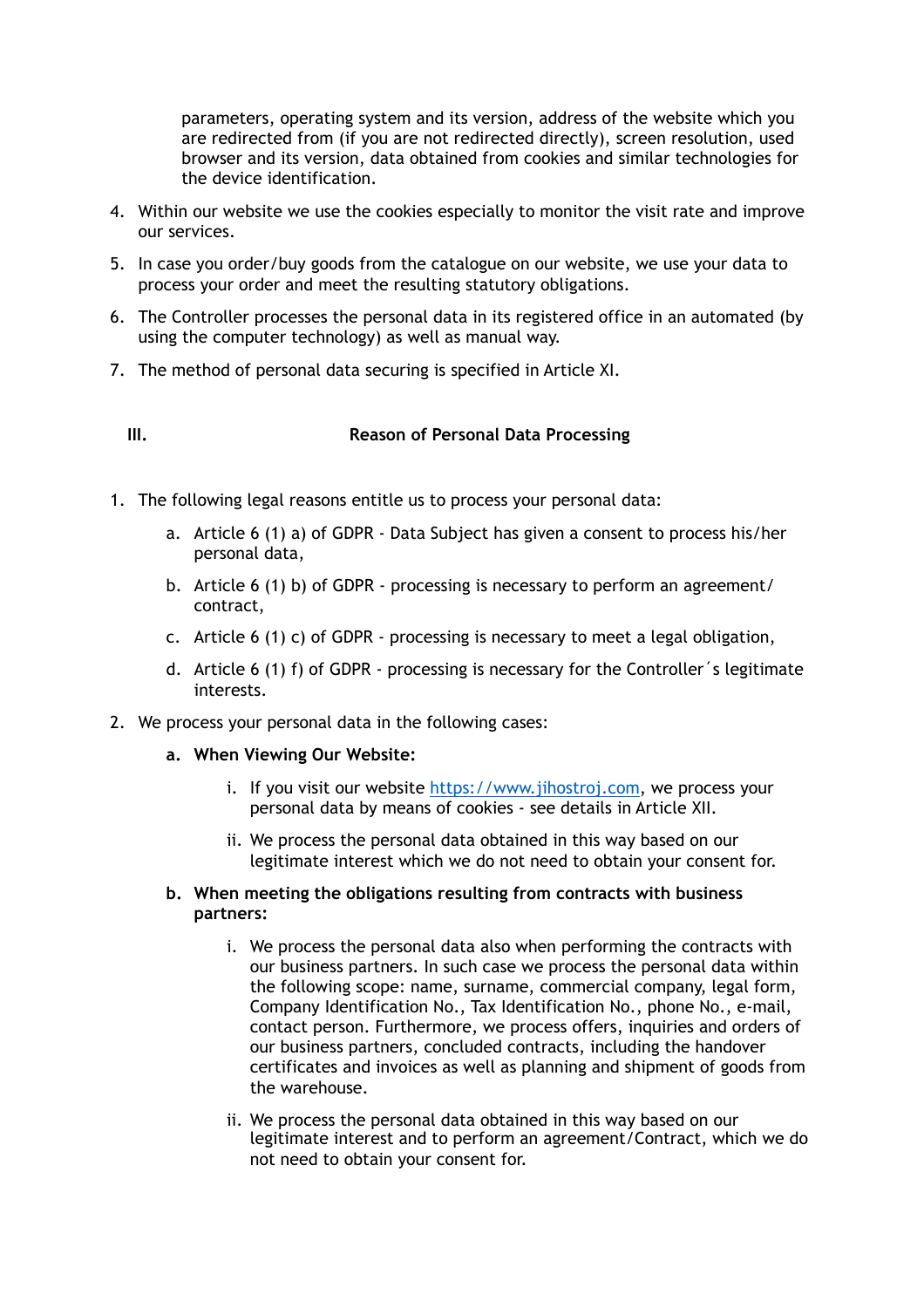- **c. In case of purchase from the online catalogue of goods:** 
	- i. We process your personal data due to the purchase of goods on our website https://www.jihostroj.com/online-prodej-vybranehosortimentu.html.
	- ii. If you order the goods from our catalogue, we process your personal data within the following scope: name, surname, address, e-mail, phone No., commercial company, Company Identification No., Tax Identification No., postal address (if different).
	- iii. Processing of your personal data is necessary to process the order and deliver the goods to your postal address.
	- iv. We process the personal data obtained in this way based on our legitimate interest and to perform an agreement/Contract, which we do not need to obtain your consent for.

# **IV. Consent to personal data processing**

- 1. We may process your personal data based on a consent you give us. In such case we process the affected personal data only for the predefined purpose.
- 2. The given consent may be withdrawn anytime.

# **V. Personal data processing to perform an agreement/contract**

- 1. In case you order/buy goods from the catalogue on our website, we process your personal data to process your order.
- 2. We will use the provided personal data:
	- a. **To communicate with you** we use your personal data especially to send a confirmation or order acceptance, answer the questions, send the notices concerning shipments, etc.
	- b. **For deliveries of goods** we provide your personal data also to a forwarder to be able to deliver your order to your address.

# **VI. Personal data processing to meet the legal obligation**

- 1. We process your personal data because the relevant legal regulations require it, especially:
	- a. **Act No. 89/2012 Coll., Civil Code** personal data processing is necessary especially to conclude and perform the agreements/contracts as well as to meet the legal rights and obligations resulting from a contractual relationship;
	- b. **Act No. 634/1992 Coll., on Consumer Protection** personal data processing is necessary to meet the legal rights and obligations resulting from a contractual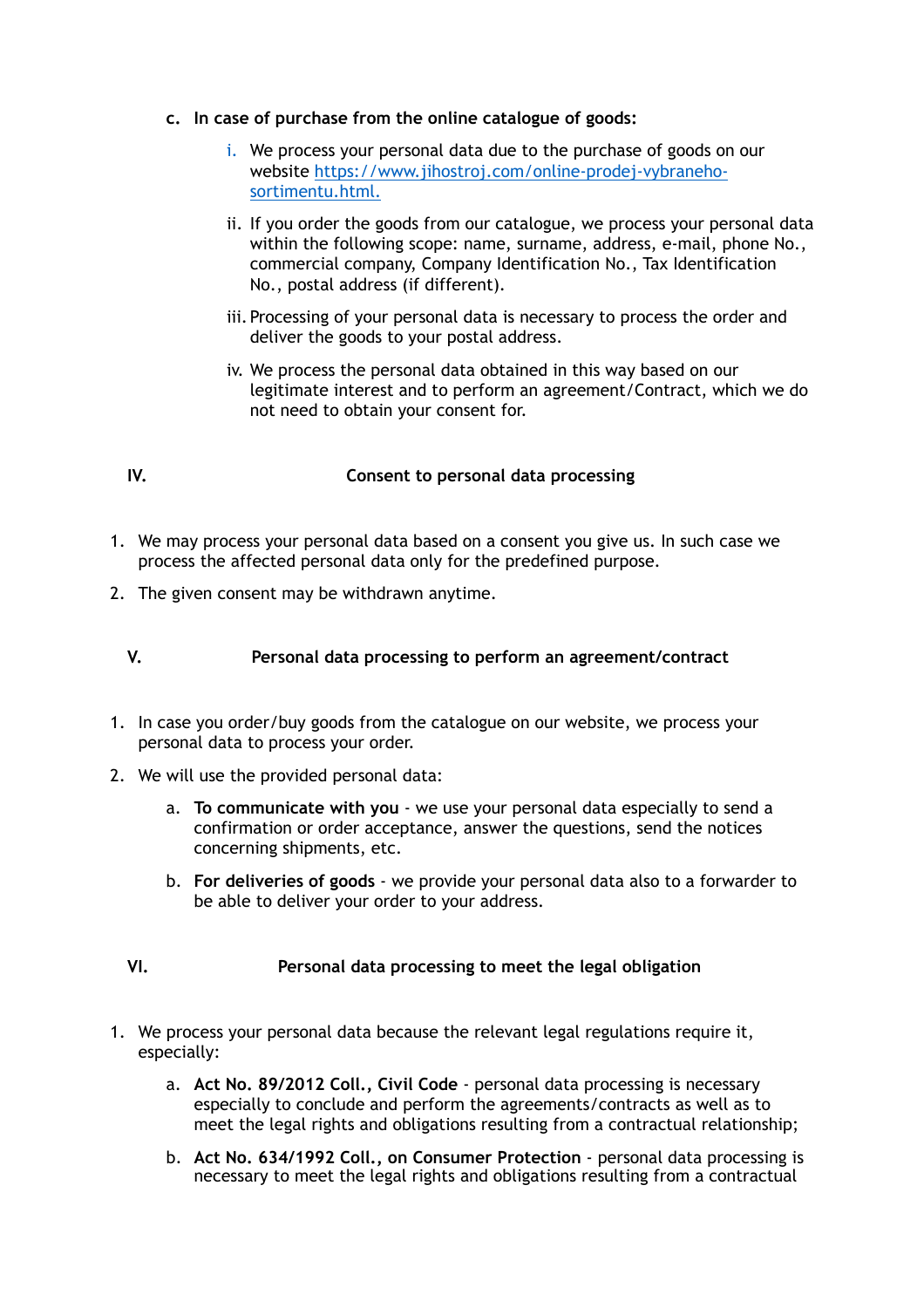relationship with a consumer as to provide the increased level of protection to a consumer;

- c. **Act No. 235/2004 Coll., on Value Added Tax** personal data processing is necessary for tax purposes;
- d. **Act No. 563/1991 Coll., on Accounting** personal data processing is necessary for bookkeeping purposes;
- VII. **Personal data processing for purposes of the Controller´s legitimate interests**
- 1. In case you order/buy goods from the catalogue on our website, we process your personal data relating to the order for purposes of internal records and subsequent inspection. We process your personal data also to ensure the protection of legal claims (rights and obligations from defect liability, withdrawal from a Purchase Agreement, etc.).
- 2. You are entitled to raise an objection against such processing pursuant to Article 21 of GDPR.

**VIII. Period of Personal Data Processing** 

- 1. We process your personal data only for a period which is necessary with respect to the purposes of processing your personal data.
- 2. In case your personal data is processed to meet a legal obligation, we process your personal data for a period determined by the relevant legal regulations, especially by the tax and accounting regulations.
- 3. In case your personal data is processed to perform an agreement/contract, we process your personal data for the entire term of the contractual relationship between you and our company and for 10 years following the termination of such contractual relationship.
- 4. In case your personal data is processed based on the Controller´s legitimate interest, we process your personal data for the entire term of the contractual relationship between you and our company and for 10 years following the termination of such contractual relationship.
- 5. In case a consent to personal data processing is given, we process your personal data for a period specified in the consent.

**IX. Transfer of Personal Data to the Third Parties** 

- 1. We transfer your personal data to the third parties only in necessary cases:
	- a. **Delivery of goods**: to deliver the order it is necessary we transfer your personal data such as name, surname, postal address and phone No. (in case of an entrepreneur also the commercial company name) to a forwarder;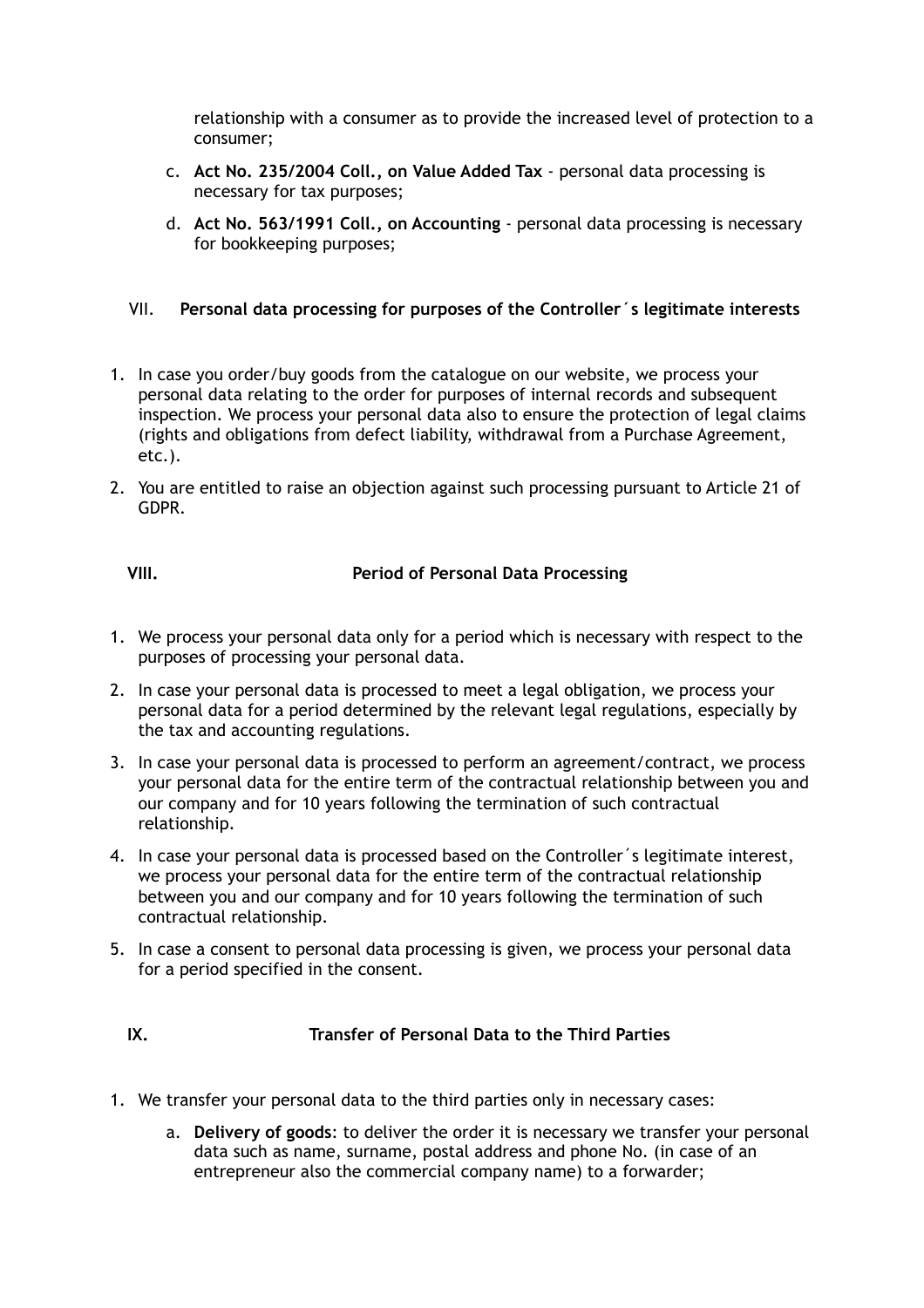- b. **State and other authorities**: to meet the statutory obligations stipulated by the relevant legal regulations, we provide your personal data to state and other authorities (e.g. Tax Office, Police of the Czech Republic, courts, lawyers, distrainers, etc.);
- **c. Insured events**: to settle an insured event we transfer your personal data to MARSH, s.r.o, Company Identification No. 45306541, address: Atrium Flora, Vinohradská 2828/151, Praha 3;
- d. **Credit cards**: we do not have any data concerning the credit cards you use to pay on our website. The data concerning your credit cards are available only to GOPAY s.r.o., a company operating the secured payment gate - GOPAY. The Controller of this personal data is: GOPAY s.r.o., Company Identification No.: 26046768, Planá 67, 370 01 Planá, company incorporated in the Companies Register kept by the Regional Court in České Budějovice, File No. C/11030.

# **X. Transfer of Personal Data outside the EU**

- 1. We do not transfer your personal data to the non-EU countries.
- 2. Within our website we use the Google Analytics service which is able to transfer the personal data outside the EU - see details in Article XII.

# **XI. Personal Data Security**

- 1. We protect your personal data against loss, destruction, manipulation or unauthorized intervention, by means of the technical and organizational security measures.
- 2. All our employees are obliged to keep confidentiality about the personal data they come into contact with within their job. Your personal data is confidential for us and it is not provided to any third parties.
- 3. Our security measures are continuously updated with respect to the technical development.
- 4. We use a standard security measure, so-called SSL encryption, within our website. The user data is encrypted by means of the Sectigo RSA Domain Validation Secure Server CA 2 certificate.

## **XII. Cookies**

- 1. We use cookies within our website. We use this information mainly to monitor the visit rate and improve the services provided.
- 2. Cookies are small text files created by a web server and saved on an end device (on your computer) by means of a browser. They are used mainly to save your preferences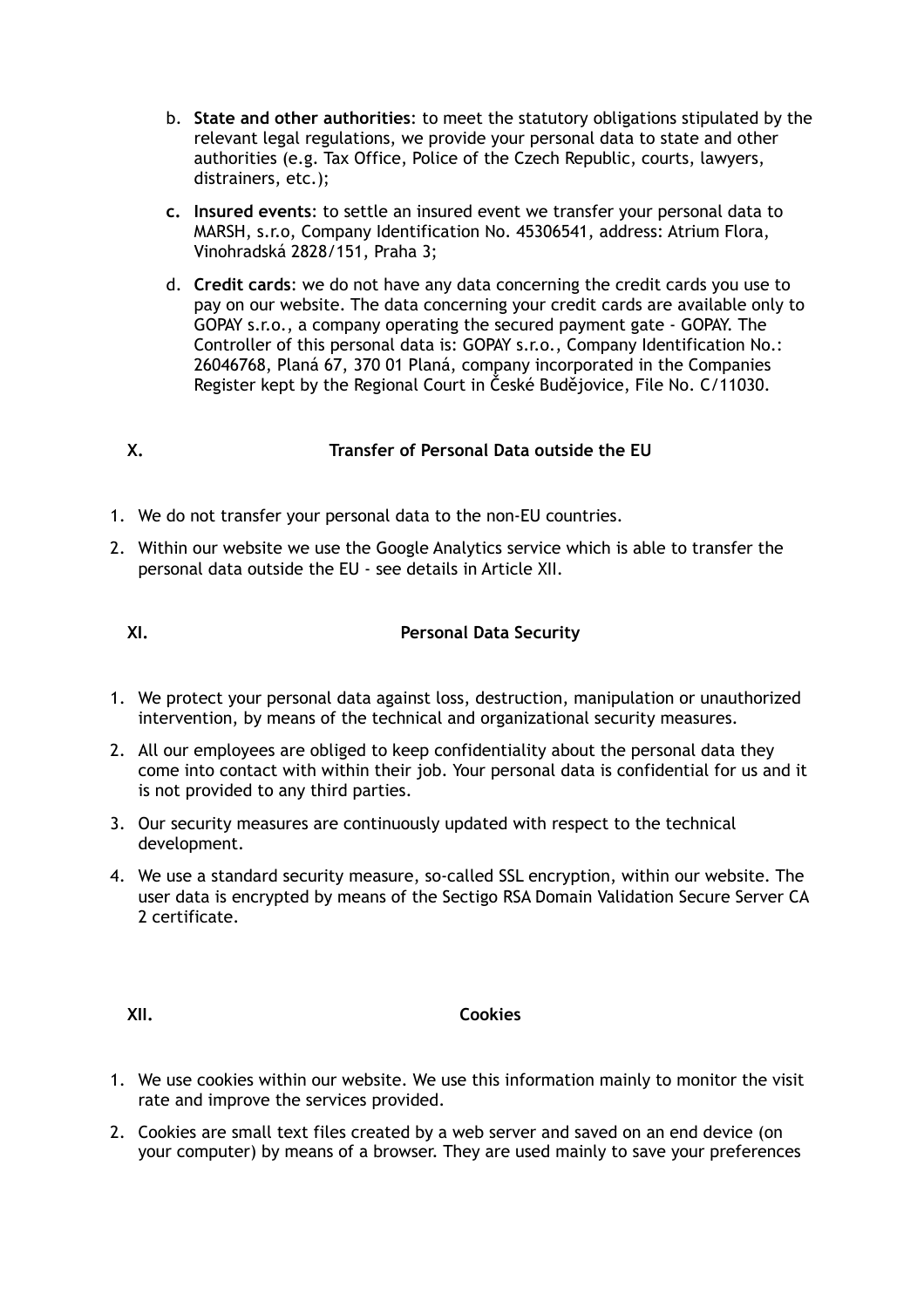you made on our website and they ensure more comfortable usage of the website for you.

- 3. By means of cookies we monitor the user behaviour and visit rate on our website (to create statistics and overviews).
- 4. If you visit the website<https://www.jihostroj.com>, we process the data concerning your user behaviour on our website based on our legitimate interest.
- 5. You can hinder from saving of cookies on your device by means of the corresponding setting of your browser. However, if your browser does not allow coolies, we cannot guarantee all the functions of our website.
- 6. We use the Google Analytics tool within our website:
	- a. Google Analytics is a tool used to gain statistic data about users of the website. This tool enables to monitor mainly the visit rate and user behaviour on the website. This tool uses cookies - collected information is usually sent to and saved on the Google server in the US.
	- b. In this particular case your personal data can be transferred outside the EU. Due to the above-mentioned reasons we remind you of the fact that your personal data may be transferred outside the European Economic Area when using our website without no adequate level of personal data protection pursuant to GDPR (e.g. US). This service is provided by:
		- i. Google Inc., 1600 Amphitheatre Parkway, Mountain View, CA 94043, US.

# **XIII. Rights within personal data processing**

- 1. In compliance with GDPR you have the following rights:
	- **a. Right to access (Article 15 of GDPR)** 
		- i. You have a right to obtain from us the information whether we process your personal data. If we process your personal data, you have a right to gain access to such personal data and information pursuant to Article 15 (1) of GDPR.

#### **b. Right to rectification (Article 16 of GDPR)**

- i. You have a right to rectify or complete the inaccurate personal data concerning your person.
- **c. Right to erasure (Article 17 of GDPR)** 
	- i. You have a right to erase your personal data if:
		- 1. Your data is no more necessary for the contemplated purpose;
		- 2. The consent we asked you for has been withdrawn and we do not have any other legal reason to process your personal data;
		- 3. A justified objection against processing has been raised pursuant to Article 21 of GDPR;
		- 4. We process your personal data without any legal reason;